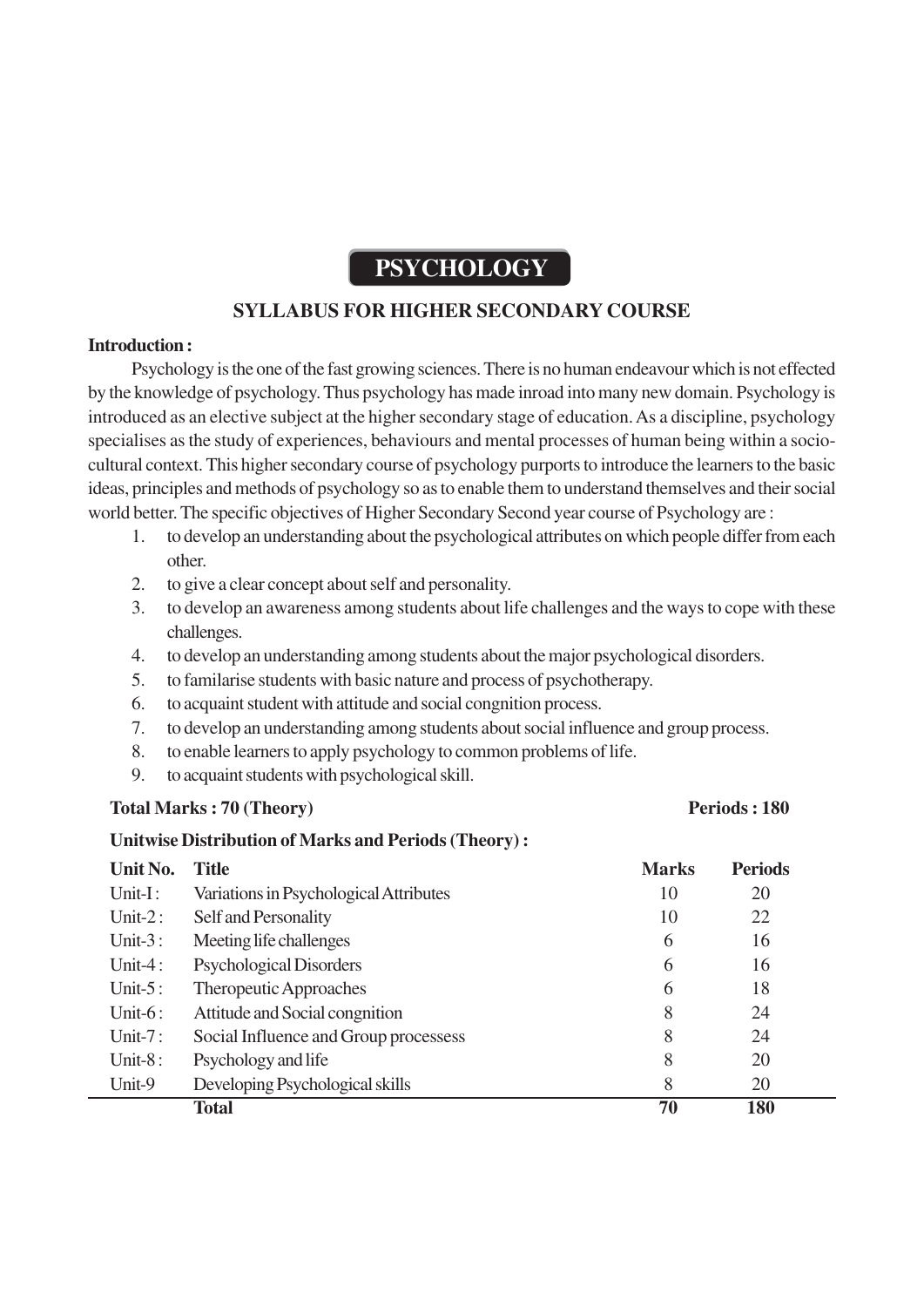#### 2 Syllabi for H.S. Final Year

# **Unitwise Distribution of Course contents :**

#### **Unit-1 : Variations in Psychological Attributes**

- (i) Individual differences in human functioning
- (ii) Assessment of Psychological attributes
- (iii) Intelligence : Theories of Intelligence
	- \* Theory of Multiple Intelligence
	- \* Triarchic theory of Intelligence
	- \* Planning, Attention arousal and simultaneous-Successive Model of Ingelligence
- (iv) Individual difference in Intelligence
- (v) Culture and Intelligence
- (vi) Emotional Intelligence
- (vii) Special Abilities

# **Unit-2 : Self and personality**

- (i) Concept of Self
- (ii) Cognitive behavioural aspects of Self–Self esteem, Self-efficacy and Self-regulation.
- (iii) Culture and Self
- (iv) Concept of personality
- (v) Major Approaches to the study of Personality-Type Approach, Trait Approach, Five factor Model of personality, Psychodynamic Approach, Behavioural Approach, Cultural Approach, Humanistic Approach, Healthy Personality
- (vi) Assessment of personality

#### **Unit-3 : Meeting life Challenges**

- (i) Nature, Types and Sources of Stress
- (ii) Effect of Stress on Psychological Functioning and health
- (iii) Coping with stress
- (iv) Promoting positive health and well-being

# **Unit-4 : Psychological Disorders**

- (i) Concept of Abnormality and Psychological Disorders
- (ii) Classifications of Psychological Disorders
- (iii) Factors Underlying Abnormal Behaviour
- (iv) Major Psychological Dosorders

# **Unit-5 : Therapeutic Approaches**

- (i) Nature and process of Psychotherapy
- (ii) Types of Therapies
- (iii) Rehabilitation of the Mentally ill

# **Unit-6 : Attitude and Social Cognition**

- (i) Explaning Social Behaviour
- (ii) Natural and Components of Attitudes
- (iii) Attitude formation and change
- (iv) Prejudice and Discrimination
- (v) Strategies for Handling Prejudice
- (vi) Social Cognition
- (vii) Schemas and Stereotypes